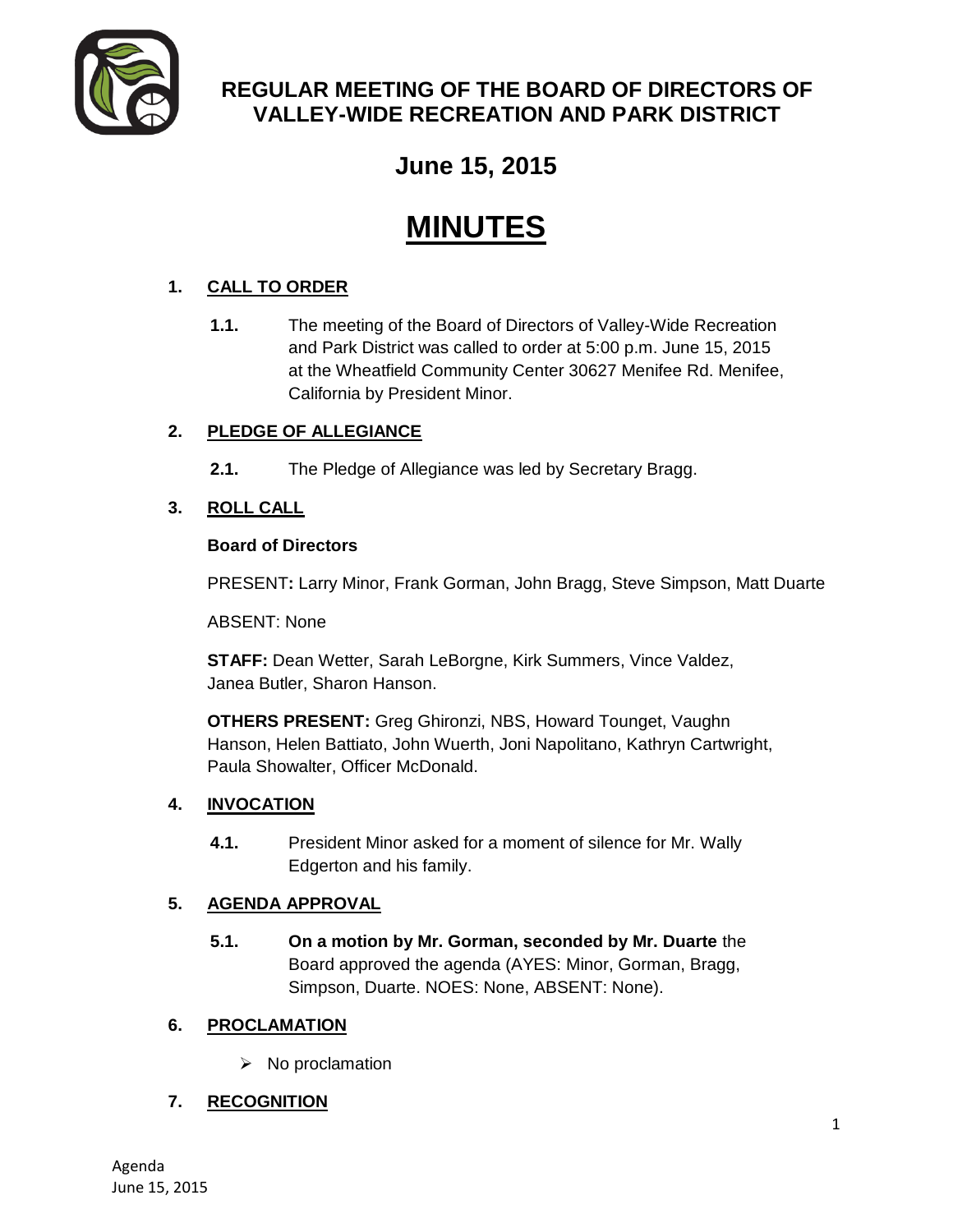- John Wuerth, EMWD Recycled Water Program Analyst
- Recognition for Aaron W. Garcia, Menifee Volunteer, was moved to the next scheduled Board meeting.

#### **The Board recognized the following Menifee Aldergate Dog Daze Committee members:**

- > Joni Napolitano
- > Helen Battiato
- **EXA** Kathyrn Cartwright
- > Phil Stapleton
- ▶ Paula Showalter was recognized at 5:28 p.m.

The Board also recognized the following Committee members who were unable attend the Board meeting:

- > Chantal Stapleton
- $\triangleright$  Travis Showalter
- > Noah Kang
- $\triangleright$  Denise Adkins
- $\triangleright$  Kim Paradie
- > Tami Shobert
- $\triangleright$  Pete Kamaris

Director Simpson arrived at 5:04 p.m.

#### **8. PUBLIC COMMENTS – NON AGENDA ITEMS**

**8.1.** Sharon Hanson, Lazy Creek Recreation Supervisor, commented that she would like to say goodbye and to thank the Board for their tremendous support, Sharon represents herself and staff from Lazy Creek. Without the support it would not have been such a successful year. Sharon presented the Board with a thank you commemorative picture collage.

#### **9. BOARD COMMENTS**

- **9.1.** Mr. Duarte welcomed everyone to beautiful Menifee, a lot of great parks in Menifee particularly the jewel in the crown, Wheatfield Park. Mr. Duarte stated he attended the EMWD informational meeting, where mandated water issues were discussed. Mr. Duarte also commented he had the chance to meet with Legislatures regarding bills going through senate that could have significant impacts on the community.
- **9.2.** Mr. Minor stated the Zoom to the June Softball Tournament hosted 300 softball teams and 220 college scouts attended. The tournament represented about 13,000 people; the tournament was held at most Valley-Wide facilities.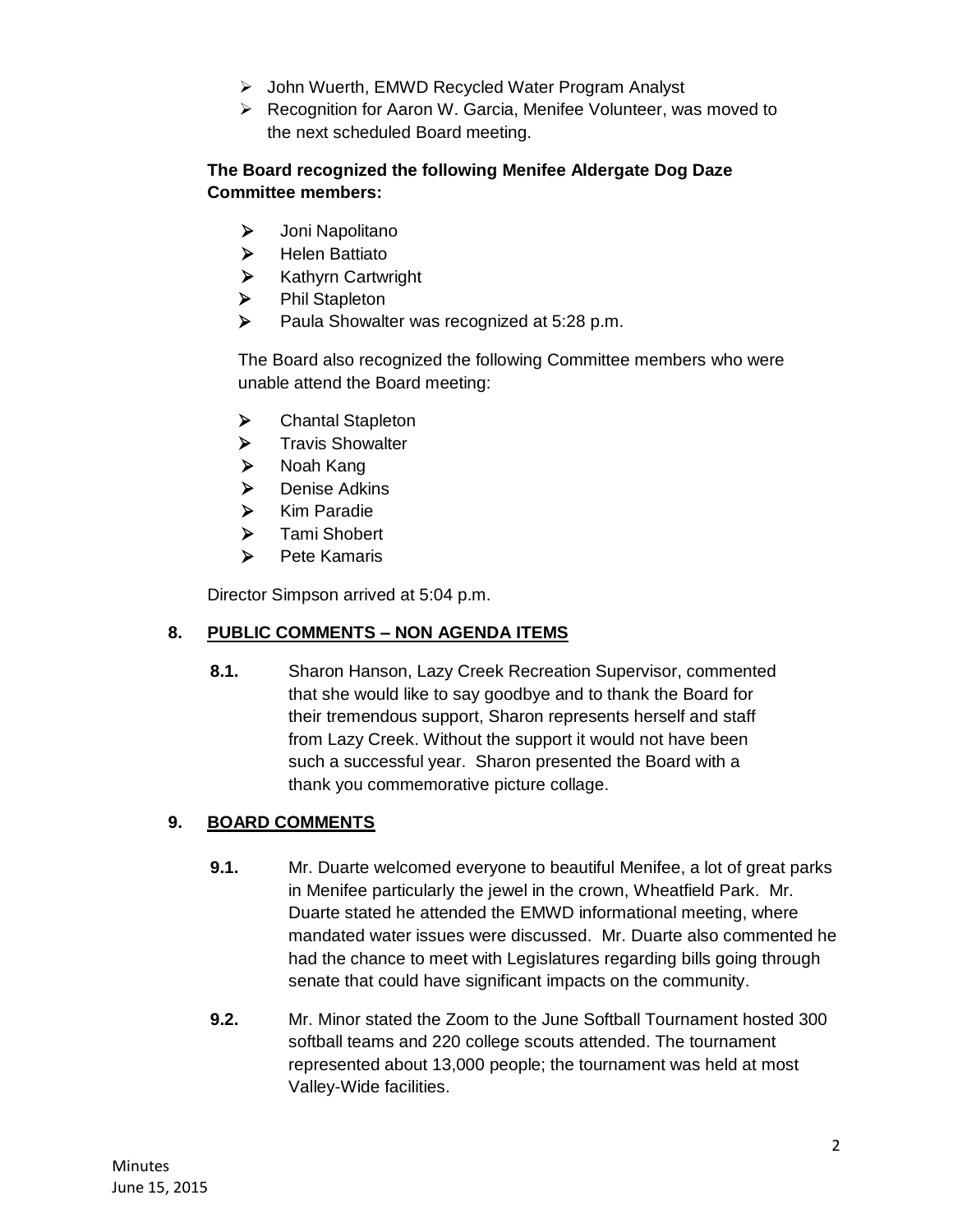- **9.3.** Mr. Gorman met as part of an Ad Hoc committee for Lake Hemet Municipal Water District regarding Diamond Valley Lake Park and future expansions.
- **9.4.** Mr. Bragg commented that the drought saddens him, he questioned if we are looking into plans to make Echo Hills rockier to take place of some of the grass to conserve water.

#### **10. VALLEY-WIDE CHECK LIST**

**10.1. On a motion by Mr. Gorman, seconded by Mr. Simpson** the Board approved the Valley-Wide Clearing Account Check List for May 2015 78105-78650 (AYES: Minor, Gorman, Bragg, Simpson, Duarte. NOES: None, ABSENT: None).

#### **11. FINANCIAL STATEMENTS FOR MAY 2015.**

**11.1.** The Financial Statements were received and filed.

#### **12. PRESENTATION**

**12.1.** Janea Butler, Recreation Supervisor Marion V. Ashley Community Center, gave a brief update on current and upcoming classes, events, and activities.

#### **13. CONSENT CALENDAR**

*These items are considered routine in nature and will be approved with one motion.* 

**13.1. On a motion by Mr. Simpson, seconded by Mr. Bragg** the Board approved the Minutes of the Regular Meeting of May 18, 2015 (AYES: Minor, Bragg, Simpson, . NOES: None, ABSTAIN: None, ABSTAIN: GORMAN, DUARTE).

#### **13.2.**

#### **14. PUBLIC HEARING – Annual Assessments**

- **14.1.** President Minor announced that this is the time and place fixed for the Public Hearing relating to the annual levy of assessments for the following:
	- **FRENCH VALLEY PARK AND LANDSCAPE MAINTENANCE** DISTRICT
	- MENIFEE NORTH PARK AND LANDSCAPE MAINTENANCE DISTRICT
	- MENIFEE PARKS ZONE OF LANDSCAPE MAINTENANCE DISTRICT NO. 88-1
	- MENIFEE SOUTH PARK AND LANDSCAPE MAINTENANCE **DISTRICT**
	- REGIONAL LANDSCAPE MAINTENANCE DISTRICT NO. 88-1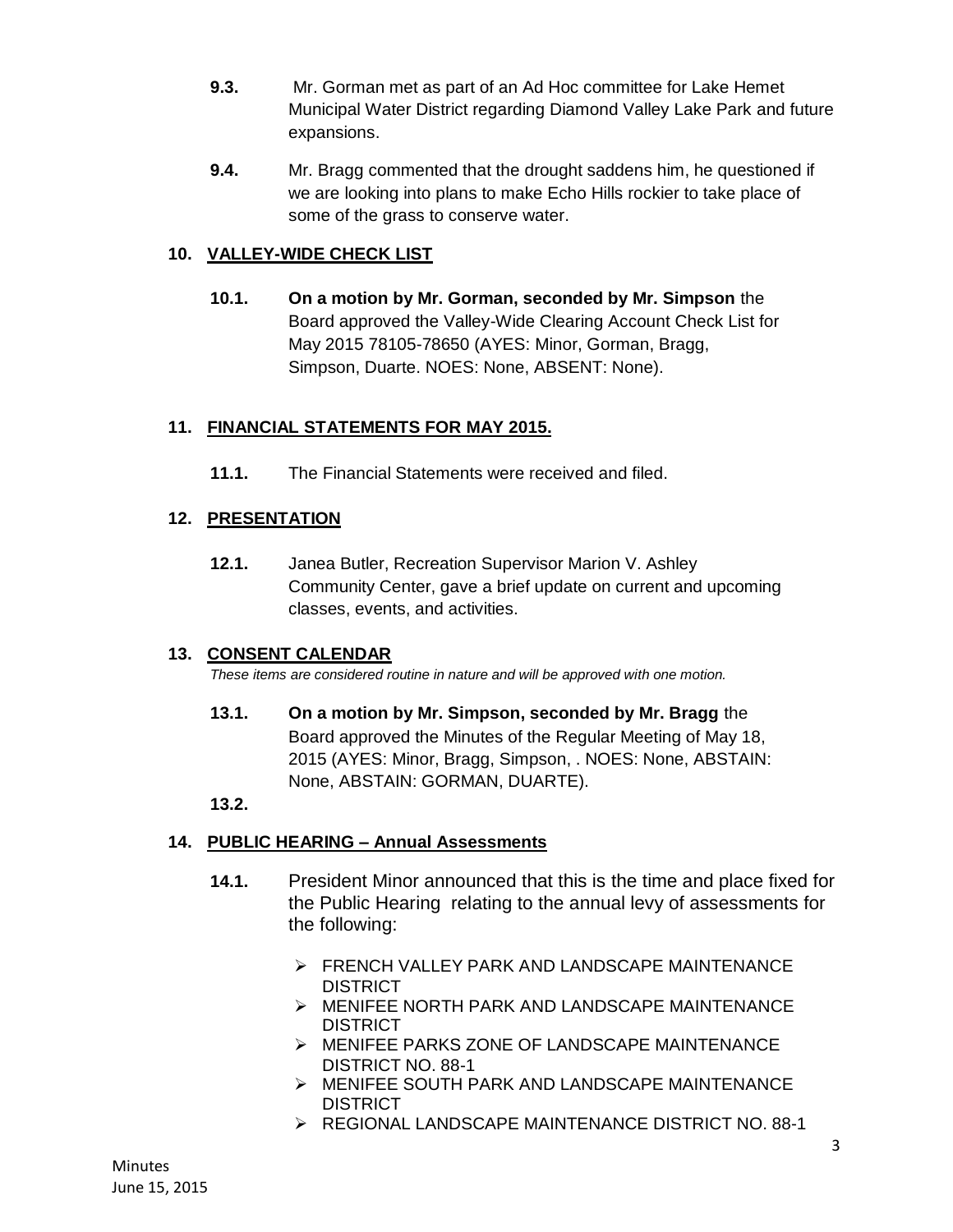- RIVERCREST ZONE OF LANDSCAPE MAINTENANCE DISTRICT NO. 88-1
- $\triangleright$  WINCHESTER PARK AND LANDSCAPE MAINTENANCE **DISTRICT**

INCLUDING ALL SUBSEQUENT ZONES AND SUB-ZONES THEREIN FOR THE ABOVE LMDS.

The purpose of this hearing is to receive public comment regarding the assessments. The assessments finance the annual maintenance of park and landscaping improvements throughout the Districts.

President Minor asked the Clerk of the Board if the public notice had been given, in regards to this meeting.

The Clerk of the Board responded by stating the notice has been given in the manner and form as required by law.

President Minor opened the Public Hearing for the Landscape Maintenance District, including all subsequent zones and subzones therein for Fiscal Year 2015/2016 at 5:32 p.m.

Mr. Minor declared the Public Hearing is now open for all of the following:

- FRENCH VALLEY PARK AND LANDSCAPE MAINTENANCE DISTRICT
- MENIFEE NORTH PARK AND LANDSCAPE MAINTENANCE **DISTRICT**
- MENIFEE PARKS ZONE OF LANDSCAPE MAINTENANCE DISTRICT NO. 88-1
- MENIFEE SOUTH PARK AND LANDSCAPE MAINTENANCE DISTRICT
- REGIONAL LANDSCAPE MAINTENANCE DISTRICT NO. 88-1
- RIVERCREST ZONE OF LANDSCAPE MAINTENANCE DISTRICT NO. 88-1
- WINCHESTER PARK AND LANDSCAPE MAINTENANCE **DISTRICT**

INCLUDING ALL SUBSEQUENT ZONES AND SUB-ZONES THEREIN FOR THE ABOVE LMDS.

Mr. Minor stated we will now receive public comment in opposition of the assessments, he then asked if there are any citizens in opposition to the assessments who wish to address the Board at this time. There were no public comments.

President Minor announced we will now receive public comment in favor of the assessments who wish to address the Board at this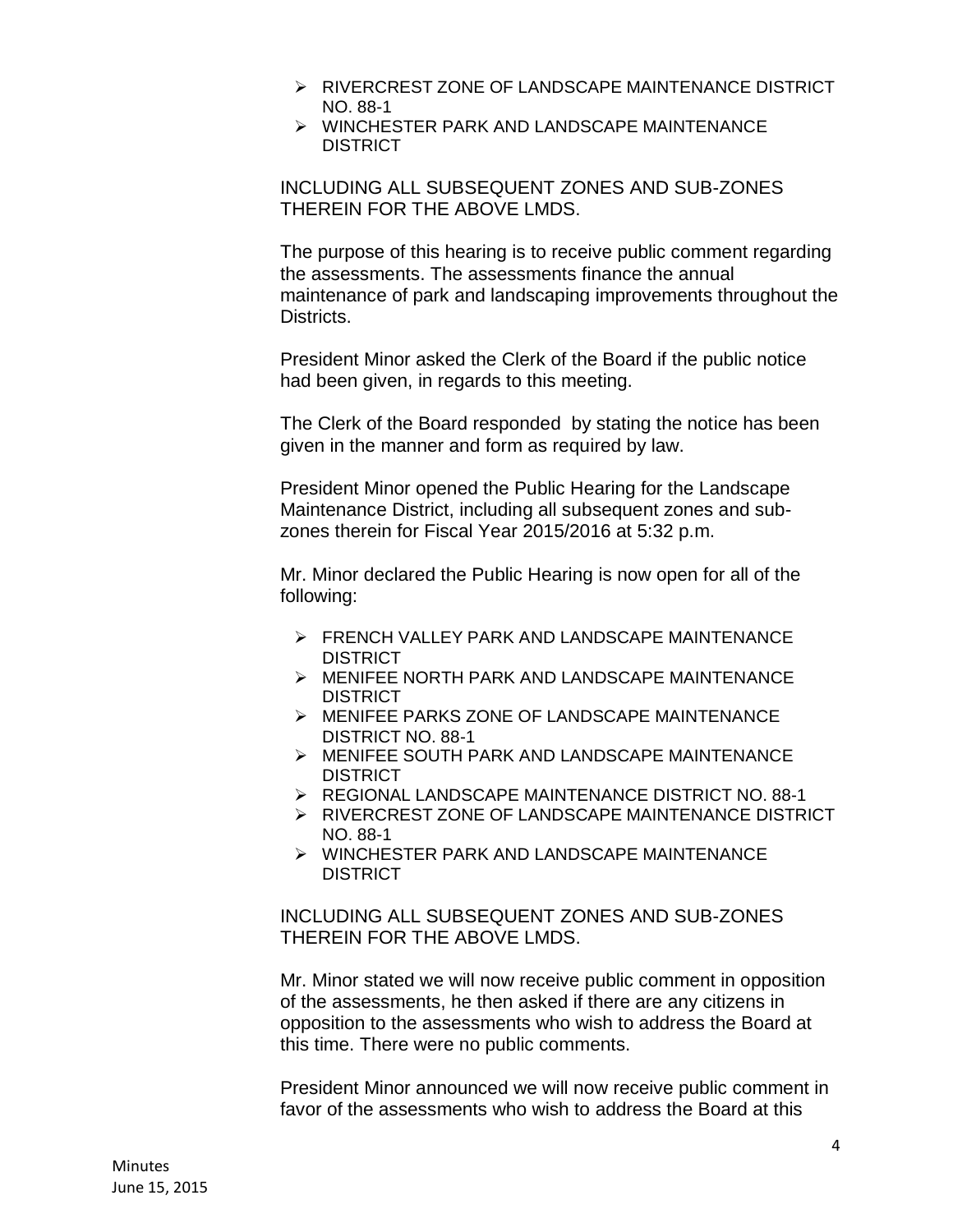time. There were no public comments.

Mr. Minor closed the public hearing at 5:33 p.m.

Mr. Minor asked if there is any discussion by the Board. There was no discussion.

President Minor asked for a motion to adopt the Resolution approving the Engineer's Report and ordering the Levy and Collection of Assessments for all of the following:

- **FRENCH VALLEY PARK AND LANDSCAPE MAINTENANCE** DISTRICT
- MENIFEE NORTH PARK AND LANDSCAPE MAINTENANCE DISTRICT
- MENIFEE PARKS ZONE OF LANDSCAPE MAINTENANCE DISTRICT NO. 88-1
- MENIFEE SOUTH PARK AND LANDSCAPE MAINTENANCE DISTRICT
- REGIONAL LANDSCAPE MAINTENANCE DISTRICT NO. 88-1
- > RIVERCREST ZONE OF LANDSCAPE MAINTENANCE DISTRICT NO. 88-1
- WINCHESTER PARK AND LANDSCAPE MAINTENANCE **DISTRICT**

INCLUDE ALL SUBSEQUENT ZONES AND SUB-ZONES THEREIN FOR THE ABOVE LMDS.

**On a motion by Mr. Gorman, seconded by Mr. Duarte** the Board approved Resolution No. 919-15 – Resolution of the Board of Directors of Valley-Wide Recreation and Park District, California, amending and/or approving the Engineer's Report and ordering the levy and collection of assessments for the French Valley Park and Landscape Maintenance District, Menifee North Park and Landscape Maintenance District, Menifee Parks Zone of Landscape Maintenance District No. 88-1, Menifee South Park and Landscape Maintenance District, Regional Landscape Maintenance District No. 88-1, Rivercrest Zone of Landscape Maintenance District No. 88-1, Winchester Park and Landscape Maintenance District, including all subsequent zones and sub-zones therein, for Fiscal Year 2015/2016 (AYES: Minor, Gorman, Bragg, Simpson, Duarte. NOES: None, ABSENT: None).

#### **15. OLD BUSINESS**

**15.1. No Old Business** 

#### **16. NEW BUSINESS**

**16.1. 2015/2016 Warrants, Agreements and/or Contracts**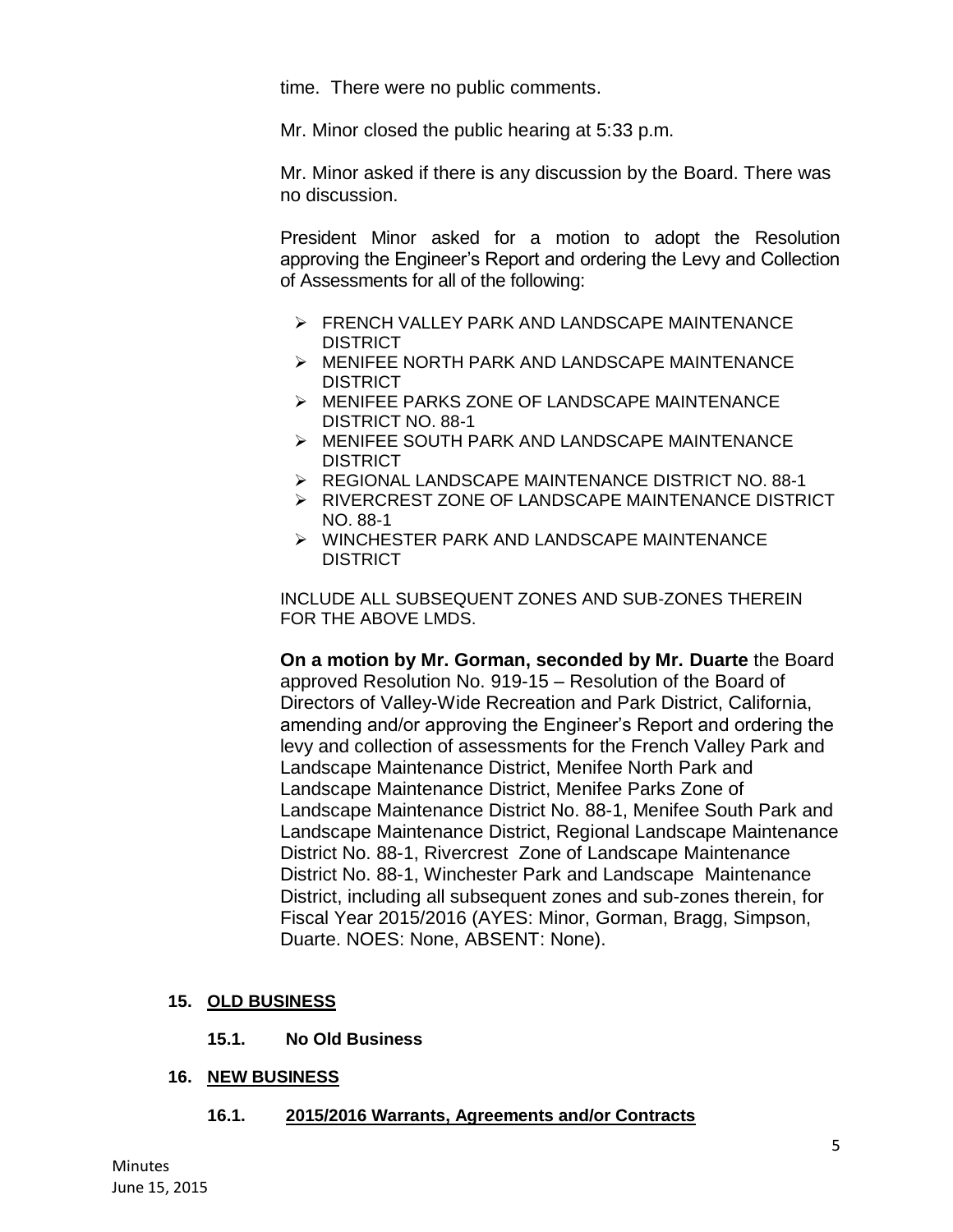**On a motion by Mr. Gorman, seconded by Simpson**  the Board approved Resolution No. 920-15 **–** Resolution of the Board of Directors of the Valley-Wide Recreation and Park District authorizing the General Manager to execute any warrants, agreements and/or contracts as needed by the Valley-Wide Recreation and Park District for Fiscal Year 2015/2016 (AYES: Minor, Gorman, Bragg, Simpson, Duarte. NOES: None, ABSENT: None).

#### **16.2. July 2015 Parks Make Life Better Month**

 **On a motion by Mr. Bragg, seconded by Mr. Gorman**  the Board approved Resolution 921-15 **–** Resolution of the Board of Directors of the Valley-Wide Recreation and Park District Designating July 2015 as Parks Make Life Better Month (AYES: Minor, Gorman, Bragg, Simpson, Duarte. NOES: None, ABSENT: None).

#### **16.3. Authorizing CFD Levy**

 **On a motion by Mr. Duarte, seconded by Mr. Simpson**  the Board approved Resolution No. 922-15 - Resolution of the Board of Directors of the Valley-Wide Recreation and Park District, establishing the annual special tax and levying special taxes for the French Valley Community Facilities District No. 1 and subsequent zones for fiscal year 2015/2016 (AYES: Minor, Gorman, Bragg, Simpson, Duarte. NOES: None, ABSENT: None).

#### **16.4. Special Benefit Assessment Vector Control**

 **On a motion by Mr. Simpson, seconded by Mr. Bragg** the Board approved to take no action on the Special Benefit Assessment Vector Control ballot (AYES: Gorman, Bragg, Simpson. NOES: Minor, Duarte, ABSENT: None).

#### **16.5. 2014/2015 Budget Adjustment**

 **On a motion by Mr. Gorman, seconded by Mr. Duarte** the Board approved fiscal year 2014/2015 Budget adjustments (AYES: Minor, Gorman, Bragg, Simpson, Duarte. NOES: None, ABSENT: None).

#### **17. ITEMS FOR BOARD INFORMATION AND DISCUSSION**

**17.1.** General Managers Reports